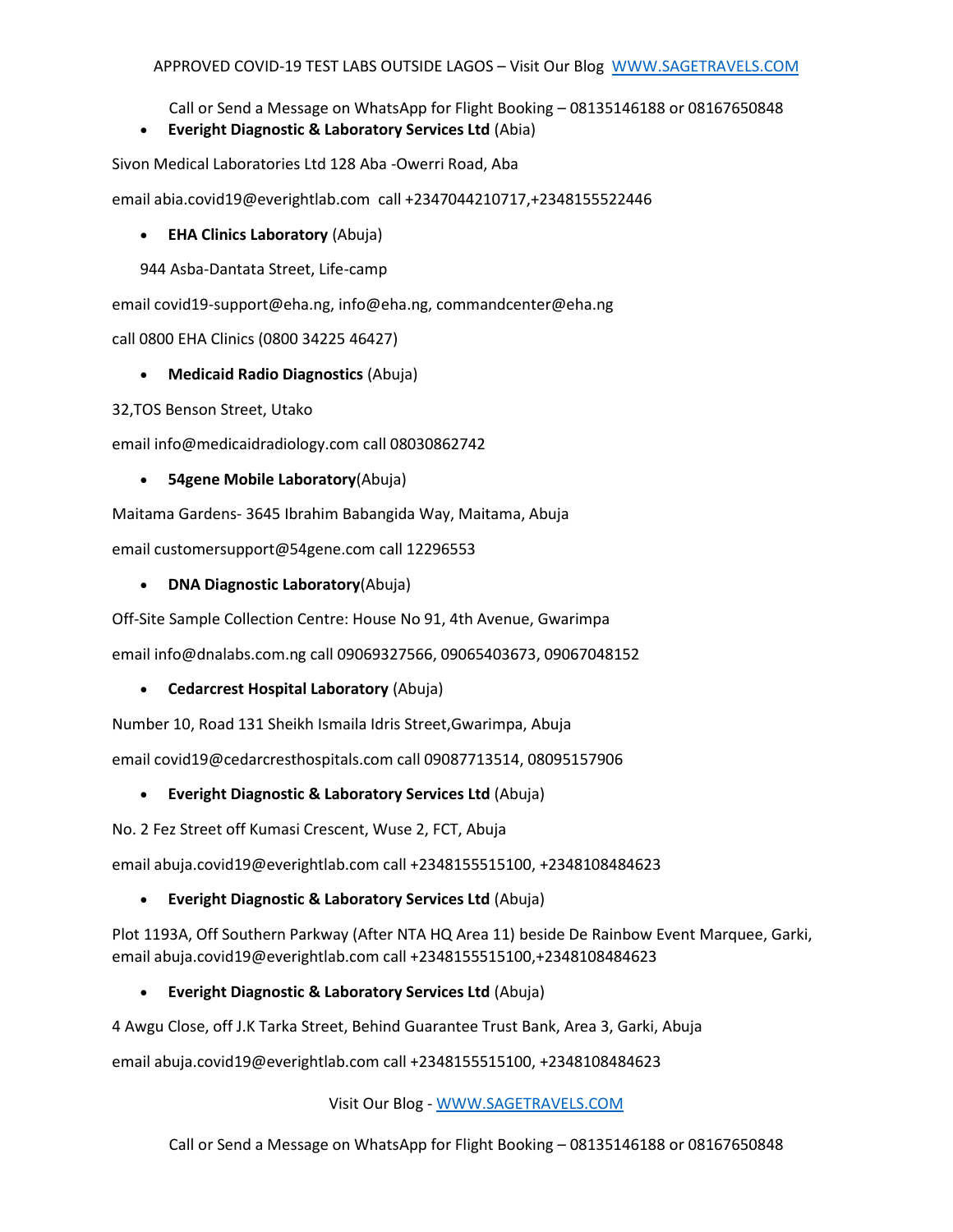Call or Send a Message on WhatsApp for Flight Booking – 08135146188 or 08167650848

• **Medicaid Radio Diagnostics** (Abuja)No 2 Libreville Street Off Aminu Kano, Crescent Wuse 2 Abuja

email info@medicaidradiology.com call 08030862742

- **E-Clinic and Diagnostic Ltd** (Abuja)
- 3, Agadez Street, Off Aminu Kano Cres, Wuse 2 900288, Abuja.

email ejibendu.chinedu@eclinic.ng call 07010002008,09057314851,09087503497

#### • **CLINA-LANCET LABORATORIES** (Abuja)

No 1 Yedseram crescent opposite Farmer's Market, Maitama

email clientservices@lancet.com.ng call 07026966832, 01-07001310-339

#### • **DNA Diagnostic Laboratory** (Abuja)

House No 2, Ajayi Crowther Street, Asokoro

email info@dnalabs.com.ng call 09069327566, 09065403673, 09067048152

#### • **DNA Diagnostic Laboratory**(Abuja)

Riverplate Garden No 979, Ahmadu Bello Way, Wuse II

email info@dnalabs.com.ng call 09069327566, 09065403673, 09067048152

#### • **DNA Diagnostic Laboratory**(Abuja)

Blue Ivy Clinic No 4 Seguela Street (off IBB Way), Wuse II

email info@dnalabs.com.ng call 09069327566, 09065403673, 09067048152

# • **ARAB INTL DIAGNOSTIC PCR LABORATORY**(Abuja)

ICC, No 900 Herbert Macaulay Way, Garki email info@arabilabs.com.ng call 08030804718, 08024671826

• **BIOCURSOR Diagnostic NIG. LTD**(Adamawa)

No 1 Jalingo Street, Along Yolde Pate Rd, Before White Light Bakery Company Yola South Adamawa email info@dnalabs.com.ng call 08037508901

# • **Everight Diagnostic & Laboratory Services Ltd**(Akwa Ibom)

Akme-K medical diagnostic 82 Akpaube Street, off Aka-Etinan Road, Uyo

email akwaibom.covid19@everightlab.com call +2347044210717,+2348155522446

#### • **Everight Diagnostic & Laboratory Services Ltd**(Anambra)

Ndubuisi Diagnostic Services Ltd,16 Awka Road, Beside Ndubuisi Pharmacy, opposite All Saints Primary School, Awka Road, Onitsha,

Visit Our Blog - [WWW.SAGETRAVELS.COM](http://www.sagetravels.com/)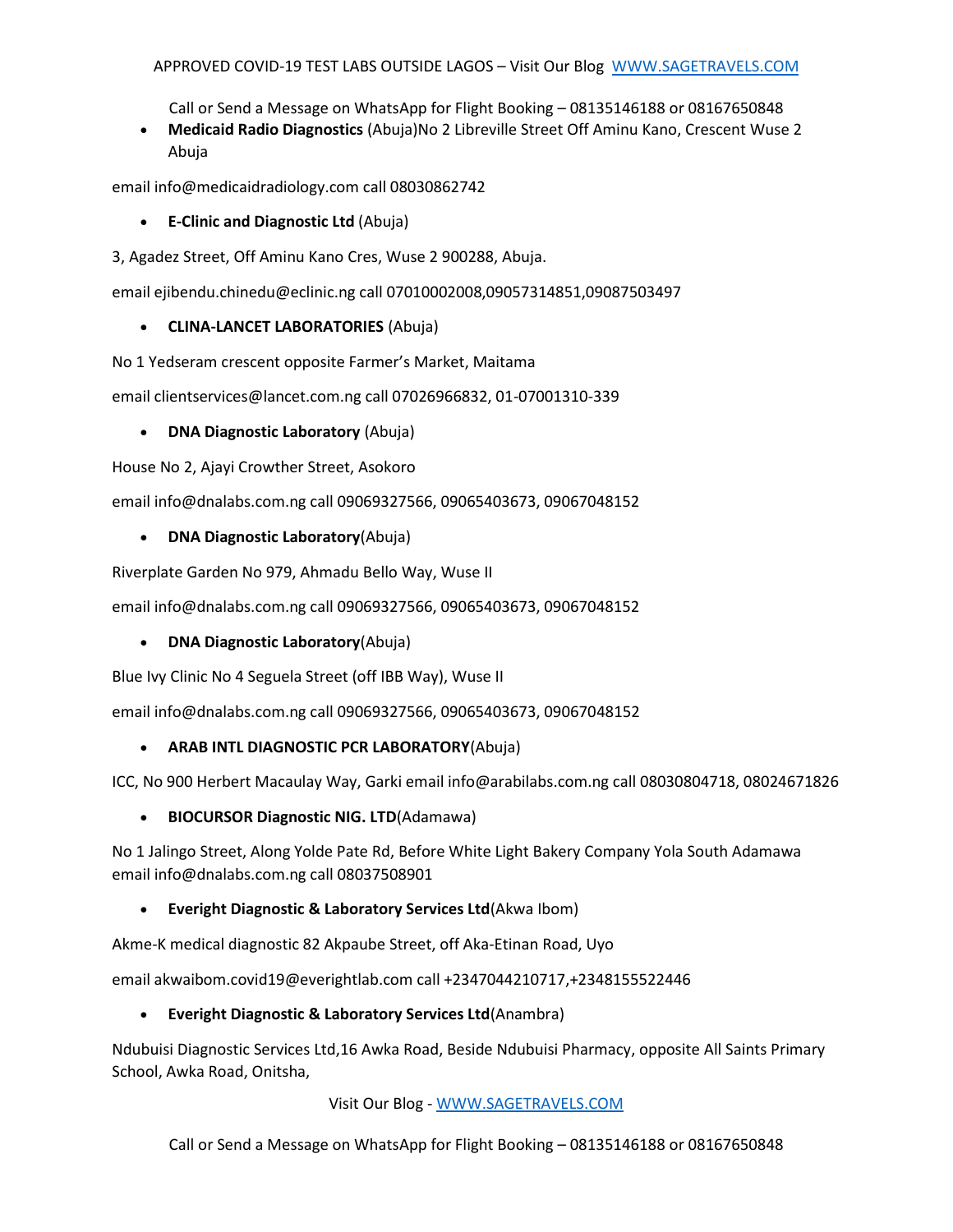Call or Send a Message on WhatsApp for Flight Booking – 08135146188 or 08167650848 email anambra.covid19@everightlab.com call 08155522446

# • **DNA Diagnostic Laboratory**(Bauchi)

Naseer Medical Laboratory, No.44 Kofar Dumi, along Kandahar, Bauchi

email info@dnalabs.com.ng call 07069064066, 08067817381

#### • **Cedarcrest Hospital Laboratory**(Benue)

Domex Medical Diagnostic Laboratory, 79 Iorchia Ayu Road, opposite Nobiz Supermarket, Makurdi email covid19@cedarcresthospitals.com call 08069207016

# • **EHA Clinics Laboratory** (Borno)

Call 0800 EHA Clinics (0800 34225 46427)

# • **Everight Diagnostic & Laboratory Services Ltd**(Cross River)

Arubah Specialist Hospital and Diagnostics 23 NsefikEyo close, off Firsta Fries, Ndidem Usang Iso Road, Calabar email crossriver.covid19@everightlab.com call +2347044210717,+2348155522446

#### • **Everight Diagnostic & Laboratory Services Ltd**(Delta)

Capitol Hill Clinic/Hospital 38B Airport Road, Opposite Ugborikoko Schools, Warri

email deltawarri.covid19@everightlab.com call +2347044210717,+2348155522446

# • **Everight Diagnostic & Laboratory Services Ltd**(Ebonyi)

City of David Medical Laboratories Ltd 44 Ogoja Road, Abakaliki, (opposite Vegas Restaurant),

email ebonyi.covid19@everightlab.com call +2347044210717, +2348155522446

# • **Lily Laboratory**(Edo)

3 Afa close, off Ikpokpan Road, GRA, Benin-City call 07053351712

• **54gene Laboratory** (Ekiti)

Call +2349062815677, +2347040921277, +2349062815674 email customersupport@54gene.com

# • **Everight Diagnostic & Laboratory Services Ltd**(Enugu)

Bioquest Medical Laboratory Services, Opposite Enugu State University Teaching Hospital (ESUTH) College of Medicine, Park Lane Hospital, GRA, Enugu

email enugu.covid19@everightlab.com call +2347044210717, +2348155522446

- **EHA Clinics Laboratory**(Gombe)Call 0800 EHA Clinics (0800 34225 46427)
- **Everight Diagnostic & Laboratory Services Ltd** (Imo)

Visit Our Blog - [WWW.SAGETRAVELS.COM](http://www.sagetravels.com/)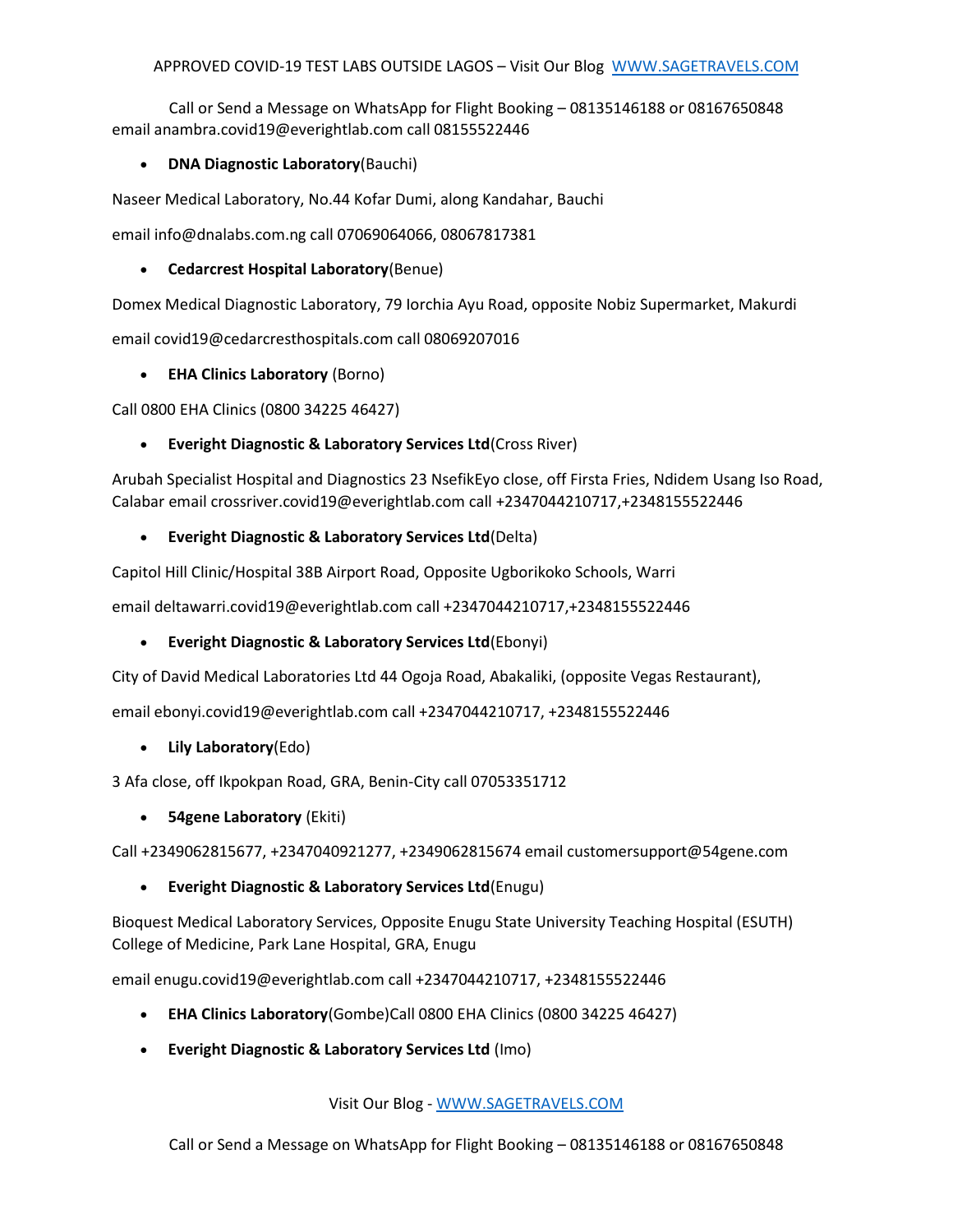Call or Send a Message on WhatsApp for Flight Booking – 08135146188 or 08167650848 20 Bank Road, Owerri, Imo State email imo.covid19@everightlab.com call +2347044210717, +2348155522446

#### • **Everight Diagnostic & Laboratory Services Ltd** (Imo)

Everight Diagnostic & Laboratory Services Ltd 20B Assumpta Avenue (Bank Road), opposite IICC/Garden Park, Owerri email imo.covid19@everightlab.com call +2347044210717,+2348155522446

- **EHA Clinics Laboratory**(Jigawa) Call 0800 EHA Clinics (0800 34225 46427)
- **EHA Clinics Laboratory**(Kano)

33 Lamido Crescent email covid19-support@eha.ng, info@eha.ng, commandcenter@eha.ng

call 0800 EHA Clinics (0800 34225 46427)

• **EHA Clinics Laboratory**(Kano)

4-6 Independence Road email covid19-support@eha.ng, info@eha.ng, commandcenter@eha.ng

call 0800 EHA Clinics (0800 34225 46427)

• **EHA Clinics Laboratory**(Katsina)

Call 0800 EHA Clinics (0800 34225 46427)

• **Medicaid Radio Diagnostics**(Kebbi)

No 2 Makama Street, Birnin-Kebbi email info@medicaidradiology.com call 08114290229

# • **Cedarcrest Hospital Laboratory**(Kogi)

Fehintoluwa Quarters, opposite St. Joseph, Lokoja email covid19@cedarcresthospitals.com

call 0815540063

# • **Cedarcrest Hospital Laboratory**(Kwara)

Mopelola House, Oribamise Street Oyun, Ilorin email covid19@cedarcresthospitals.com

call 08167407097

# • **To be assigned by LSB**(Lagos)

email support@lagosbiobank.com call 09075804259

• **Dash Lafia**(Nasarawa)

Shendam Road, Lafia, Nasarawa. email info@dnalabs.com.ng call 08033803580

• **Cedarcrest Hospital Laboratory**(Niger)

No 7 MM, Dutsen Kura Opposite Police Headquaters, Minna email covid19@cedarcresthospitals.com

Visit Our Blog - [WWW.SAGETRAVELS.COM](http://www.sagetravels.com/)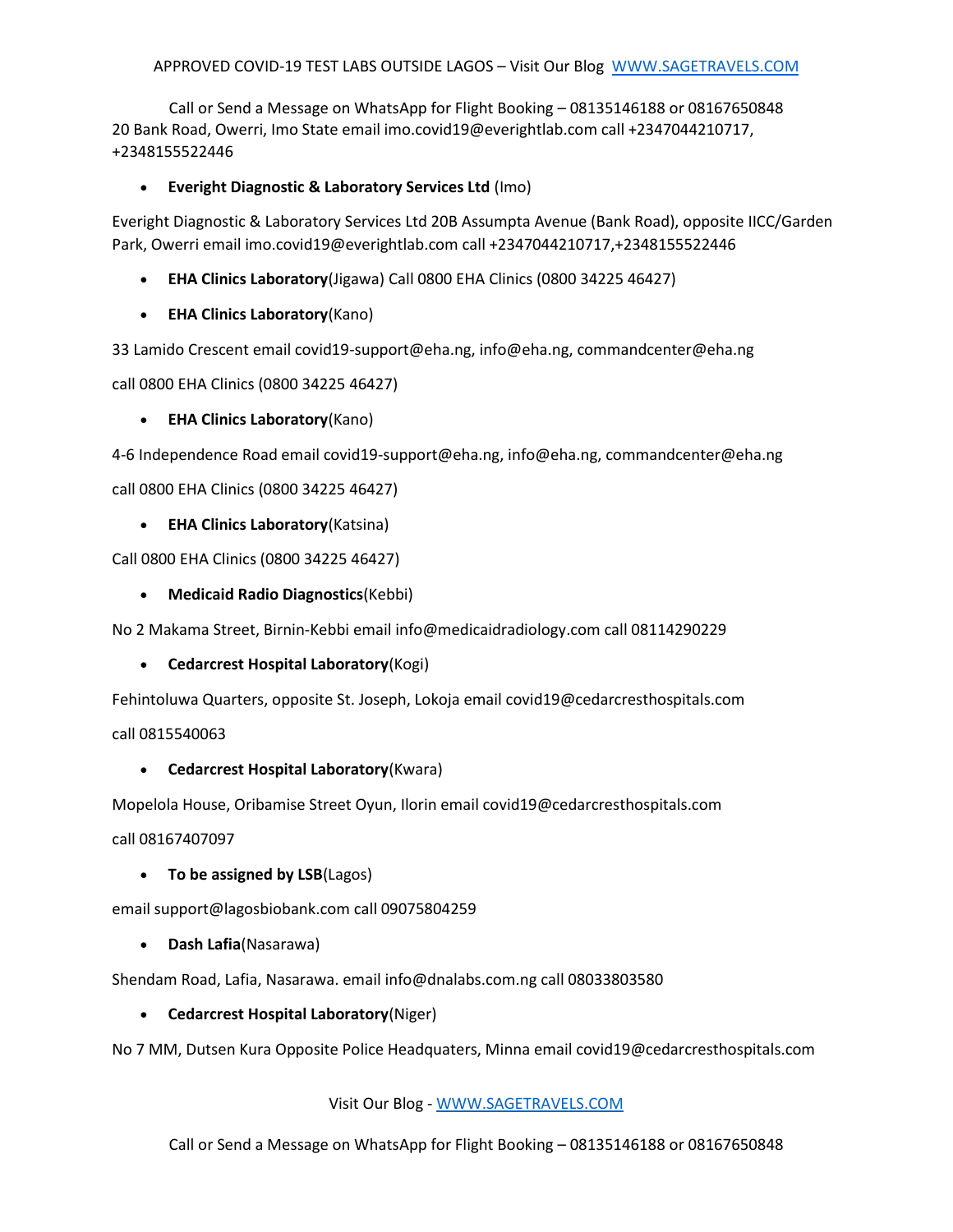Call or Send a Message on WhatsApp for Flight Booking – 08135146188 or 08167650848 call 08076307413

#### • **54gene Laboratory**(Ogun)

MTR, Specialist Hospital, Opposite Office of the Governor, Oke-mosan Abeokuta, Ogun State email customersupport@54gene.com call +2349062815677, +2347040921277, +2349062815674

• **54gene Laboratory**(Ondo)

Call +2349062815677, +2347040921277, +2349062815674 email customersupport@54gene.com

#### • **54gene Laboratory**(Osun)

email customersupport@54gene.com call +2349062815677, +2347040921277, +2349062815674

#### • **Medicaid Radio Diagnostics**(Oyo)

First Floor, Bayse One Plaza, Iyana Adeoyo Roundabout, Along Ring Road, Ibadan

email info@medicaidradiology.com call 07088701996

• **DNA Labs Jos** (Plateau)

18 Murtala Muhammad way opposite old University of Jos Centre for Continue Education.

email info@dnalabs.com.ng call 08030908699

#### • **Medicaid Radio Diagnostics**(Sokoto)

Shop No B4 Kaduna Road, Madorawa Plaza, Sokoto email info@medicaidradiology.com

call 08114290229

# • **DNA Diagnostic Laboratory**(Sokoto)

No 7, Dange Road, Kantin Sani Mabera Area Sokoto. email info@dnalabs.com.ng call 07068680261

• **DNA Diagnostic Laboratory**(Taraba)

Care Trust, No. 85, Barde Way, Jalingo email info@dnalabs.com.ng call 08039551029

# • **Maryam Abacha Specialist Hospital** (Yobe)

Maryam Abacha Speacialist Hospital Damaturu, Damaturu-Biu Road.

email info@dnalabs.com.ng call 08035333309,09033333635

# • **DNA Diagnostic Laboratory**(Yobe)

Ajiko Medical Centre, Gwange junction, along Gashua Road, Damaturu

email info@dnalabs.com.ng call 0806109449

• **Medicaid Radio Diagnostics**(Zamfara)

Visit Our Blog - [WWW.SAGETRAVELS.COM](http://www.sagetravels.com/)